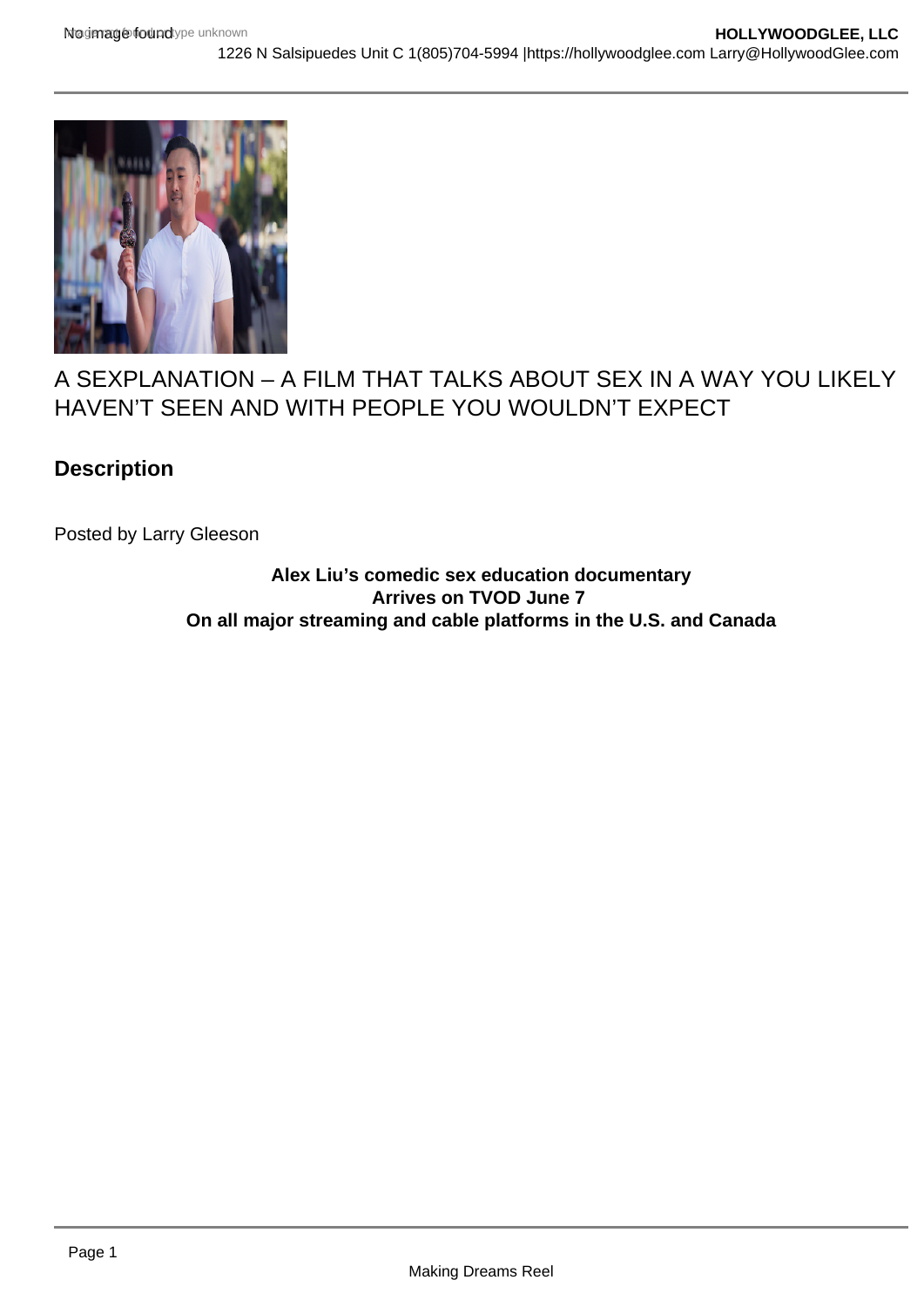## A FILM THAT TALKS ABOUT SEX IN A WAY YOU LIKELY HAVEN'T SEEN AND WITH PEOPLE YOU WOULDN'T EXPECT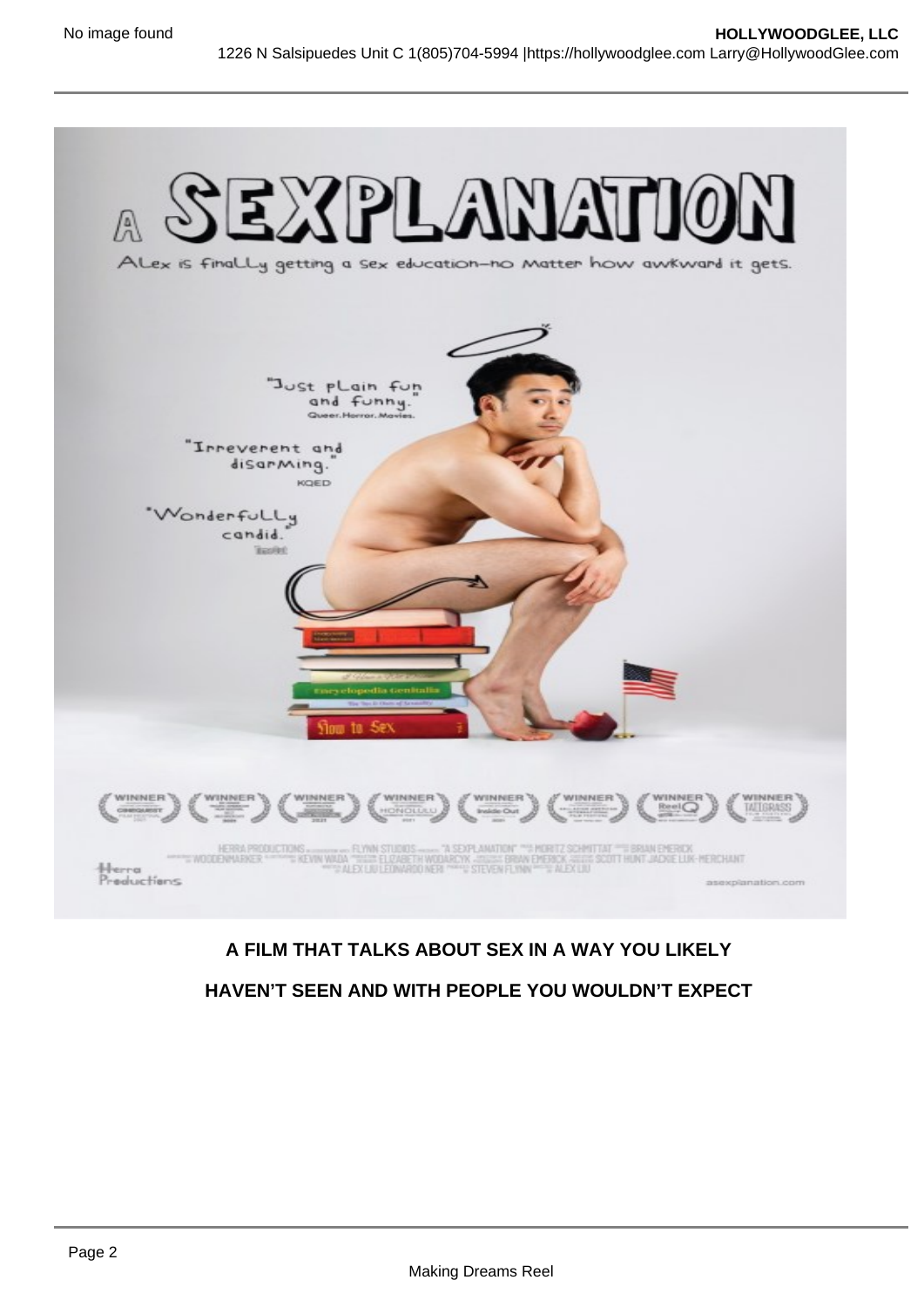To right the wrongs of his all-American sex education, 36-year-old health reporter Alex Liu goes on a quest to uncover naked truths and hard facts—no matter how awkward it gets. From neuroscience labs to church pews, A Sexplanation features provocative conversations with psychologists, sex researchers, a Jesuit priest, and several generations of Alex's own family. With humor and grit, Alex takes audiences on a playful, heartfelt journey from a shame-filled past to a happier, healthier, sexier future.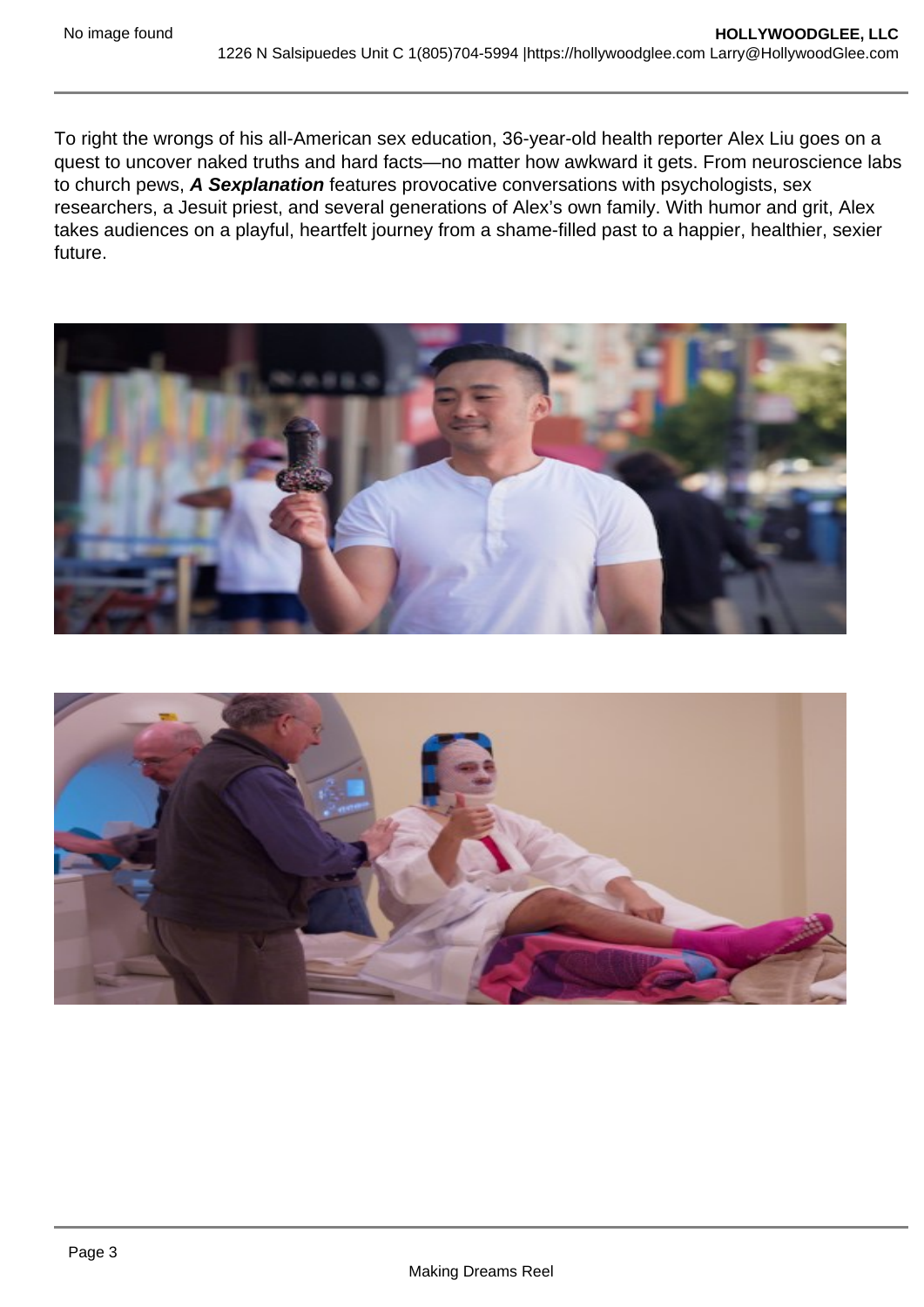Not your typical queer, Asian American, comedic sex education documentary about the universal search for love, connection, and family acceptance. A SEXPLANATION is an award-winning film that has been screened at 32 film festivals on four continents, eight countries, and 18 states. Festival awards include Audience Award, Feature Documentary (Cinequest, Inside Out LGBTQ, Asian American International, ReelQ, Paris International), Jury Award, Feature Documentary (DC Asian Pacific, Honolulu Rainbow), Jury Award, Best First Time Film (Tallgrass), and Audience Award, Feature Film (Phoenix).

Directed by Liu, A Sexplanation is written by Leonardo Neri and Alex Liu, produced by Steven Flynn, and edited by Brian Emerick and Alex Liu. Brian Emerick serves as Cinematographer.

**Category**